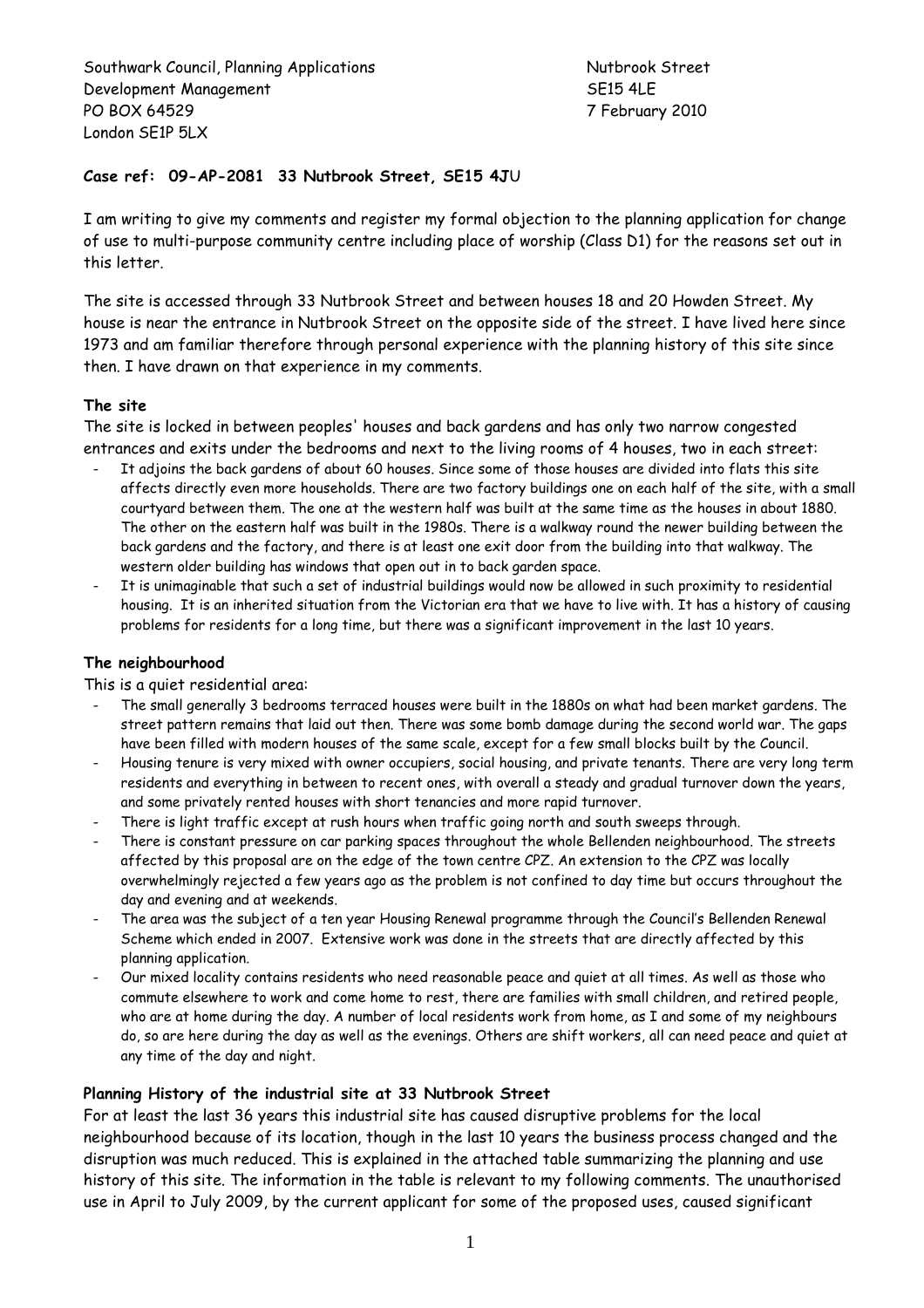problems. These were worse than those caused by the industrial use because of their very different nature.

# **Main reasons for objecting to the proposed change of use from B1 to D1**

\* The activities and services proposed in the change of use application are in themselves worthy, but they are inappropriate in this location because the site is cramped into a quiet residential area as described above.

\* The change of use from B1 to D1 would change it from a private work space operating mainly in working hours, to a public access community social space operating in and significantly outside working hours. This change in the nature of the activities from managed work to social activities would exacerbate significantly the kinds of problems there have always been with this site, as indeed we experienced last year from April to July.

\* These problems can't be avoided with such a tight location of the whole site between some 60 residential houses, and the only two access/exit places running underneath bedrooms as well as between 4 residential houses. It is possible, as we have experienced, to manage the issues for residents arising from an industrial use. But the nature of using it as a public community social space creates management requirements which are impossible to fulfill.

\* Such a change of use would cause a significant loss of residents' amenity through increased noise, reduced security, increased traffic and pressure on parking.

\* there are already a significant number of public venues in the immediate area and no room for any more.

\* The benefits to the neighbourhood of the proposed activities appear to be low and would be far outweighed by the loss of residents' amenities.

\* There are alternative uses for the site that are less disruptive and more beneficial for the area.

\* It is premature to change the use of this site losing industrial land while these matters are being considered in the preparation of the PNAAP.

These and supplementary reasons are explained below.

# **Noise**

\* Noise would be created on the site by church services and social activities inside the eastern building, and community activities inside the western building, affecting the houses adjoining the site all the way round in the 4 streets. The applicant has included in their application an engineer's insulation report for the newer eastern building. But there are concerns as to whether these proposals can be taken as adequate for understanding the noise issues and if they can be resolved.

- There does not seem to be a costing for the proposals, nor indication as to likely implementation.
- The experience of residents is that the exit door has always been used for ventilation, in spite of good ventilation equipment. That would interfere with insulation attempts to stop noise escaping from the building.
- In turn the ventilation equipment necessary, because of the need, I assume, to reduce noise escaping through windows itself, has previously caused significant problems from noise and vibration. This was cured only when the factory came under very professional management which ensured excellent maintenance and renewal of the equipment.
- The author of the Acoustics Survey is not an accredited Member of the Institution of Acoustics http://www.ioa.org.uk/ which I understand is the industry body recognised by professionals in acoustic environmental analysis.

\* There is no insulation report for the other older building on the western half of the site. Yet there are noise issues from those uses too and residents report from the time of the factory experience that noise travels through the walls. In some places residents say that noise also travels through windows, which clearly are needed for ventilation and cannot be kept closed.

\* Adults & children congregating on the site will naturally socialize informally in the open air in the courtyard & the alleyway entrances, and in the streets where the entrances and exits are. But this creates noise nuisance:

- The sounds from this impact directly on residents because the site is embedded in the domestic residential surroundings, Also this kind of sound from inside the site carries clearly and loudly out into the street into the public highways as I know because I could hear it inside my own house a few doors away on the other side of the street from the 33 Nutbrook St exit, last year when the church was operating.
- To control these open air noises the applicants propose an event management programme which is not yet complete and which seems to be more appropriate to a public events activity in a town centre but not to a site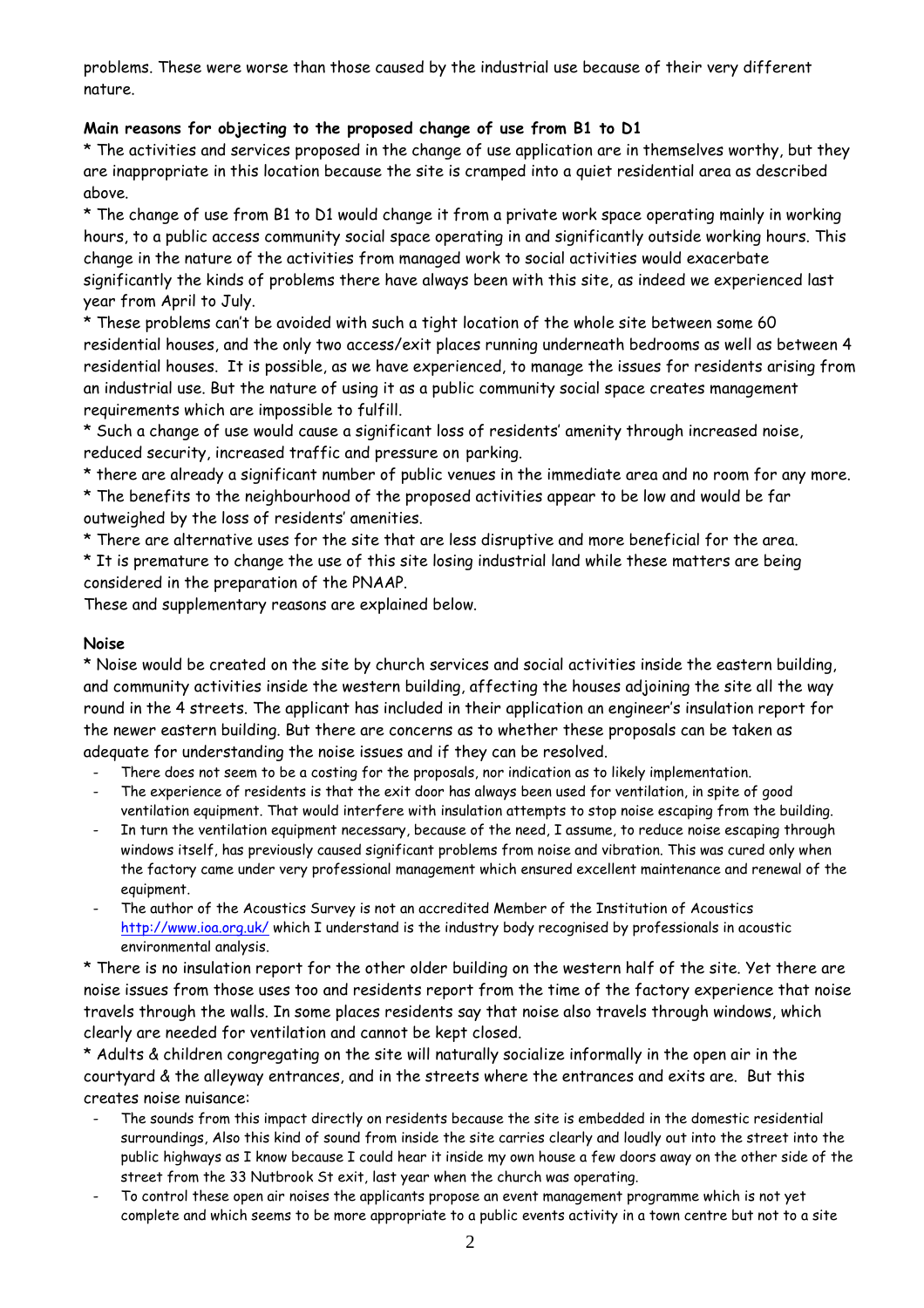squashed behind people's houses and back gardens and in narrow quiet residential streets. It is an indication of the inappropriateness of this use in this location to have to employ such management methods. And there is no certainty, even if they were desirable, that they could be successful given the domestic and residential setting.

The extent of the proposed detailed management indicates that significant problems are recognised, but how realistic is it to try to control people socialising outside buildings? Moreover it is likely to create significant continuing scope for conflict reported to the Council, which would have little obvious practical remedy.

# **Reduced security**

\* intrusive overlooking of gardens & back rooms: This was a very severe problem last year when the church was operating.

\* access for burglars : As a well managed industrial site the gates were kept locked, and the site was private and not public space. To change this into a site where the public has access and the gates are not permanently and continuously monitored will reduce the security of all the houses that back onto the site, especially those on the eastern half of the site where there is a walkway around the building. Although they say the gates will be locked, how realistic is this? They were often open during the operations last year, and the nature of the activities on offer to the public seems to require the gates to be open. \* fire safety: With public access to the site and lots of children, and only two congested exits in the middle of the large site, this seems to require a professional fire risk assessment This is not included in the application papers. But if they were successfully to be kept locked as is proposed, and required for security, then this seems to create a real fire hazard, putting at risk not only all the people in the facility at any time but all the residential houses adjacent to it. As previous applications for change of use have been refused on fire risk grounds this seems a significant reason for this being an inappropriate change of use.

#### **Traffic, Parking & Travel Plans**

\* On some occasions there was disruption of traffic in Nutbrook Street as cars and people arriving greeted each other in the street. I attach some photos of one such occasion with traffic backed up on both sides of the entrance along Nutbrook Street.

\* There would be increased numbers of cars needing to park at any time of day and evening 7 days a week, but it is not clear quite what these numbers are likely to be. There are said to be 50 church members though difficult to see how this number could be restricted at that level, and monitored by the Council. There appear to be no clear estimates of people travelling to the site for all the other activities which are flexible and not predictable enough because of the wide range of activities mentioned and the wide remit of a 'multi-purpose community centre'. These include the offer of 'large halls for functions' which together with the church services would result in large influxes of traffic and parking at particular times.

\* The application described the area as 'not heavily parked'. This is totally contrary to the experience of residents and visitors who have to search for parking places during the day and evening, and weekends. This is a problem shared throughout the Bellenden neighbourhood as we all know. Pressure in one street can quickly have knock on pressure on neighbouring streets. This is particularly so in these streets which already have two churches on them – one on the corner of Waghorn and Nutbrook Street, and the other on the corner of Waghorn Street and McDermott Read. Another church so close competing for parking spaces would be intolerable.

\* The travel plans seem to encourage car traveling by assuming cars could be easily parked in the nearby streets or in the local car parks. This does not seem to be compatible with the Councils' policies on sustainable travel.

#### **Impact of the saturation of the neighbourhood with public venues**

\* This very small area of our local Bellenden neighbourhood already has a significant number of venues attracting the public from wide areas into our local residential streets.

Within one to three minutes walk from the entrances to the factory site there are:

- Church at the Nutbrook St junction with Waghorn Street,
- Church at the other end of Waghorn Street at the junction with McDermott Road,
- Primary school at the end of Waghorn Street
- Muslim Women's' Association centre at the old Bellenden School, at the Maxted Road/Bellenden Road junction
- Other educational and youth services in the same building.
- Faith Chapel at the same junction.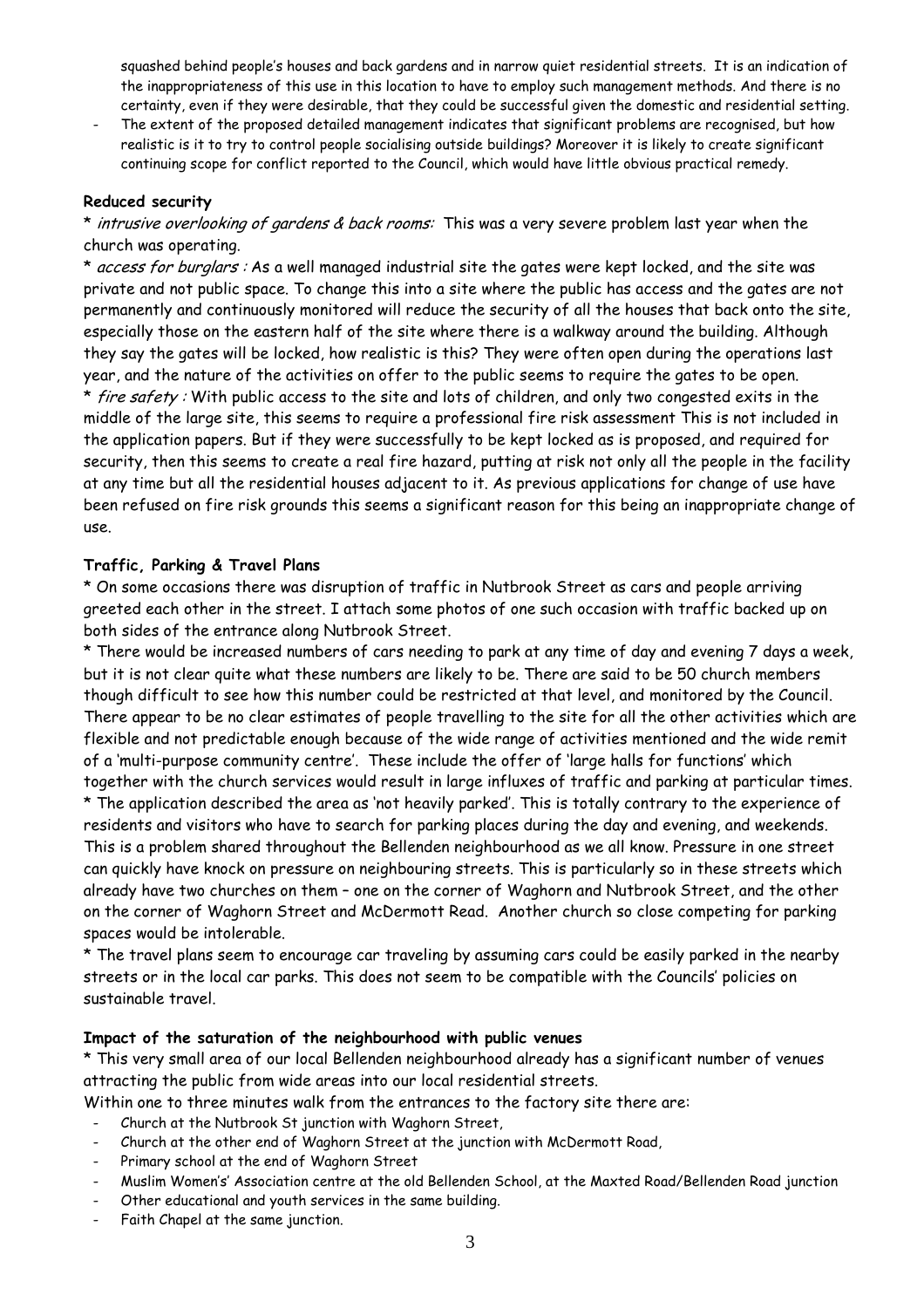- Church in Amott Road just behind Nutbrook Street.

About 5 minutes walk away there are:

- the Choumert Grove mosque & Peckham Islamic Centre,
- the Thomas Calton educational and community Centre in Alpha St,
- the Copleston Centre which houses three different churches with different services, and a community centre
- St John's Primary school on Adys Road
- St John's church at Goose Green
- Goose Green Community Centre
- All Saints church at Blenheim Grove,

The UCKG church being built on the Bellenden side of Rye Lane which we are told will house a 600 congregation. \* All of these venues bring people, activity, traffic and more parking from outside the neighbourhood into the local streets right in front of our windows and in some cases our back gardens. There is no more room for any additional public venues.

# **Is there a local need for the offered services?**

\* There is no clear description of the services to be offered, how they will be managed and developed, and how they relate together. The information seems to be:

- a table of 'Programme of activities' on page 8 of the Transport Statement.
- a list of activities in a statement that last summer residents were asked to sign to show they wanted those services, and 9 of which have been submitted with the planning application as 'Statements of support for proposed use of space at 33 Nutbrook Street'.
- A list of activities on a large notice board that was placed on the pavement outside the Nutbrook Street open entrance last year when they operated without planning permission. I attach a photograph showing the location, and a close up showing the list. This includes 'large halls for functions'.

\* There is no indication that there has been any research into what is currently available locally and what the demand is for such services locally. The only material offered in support of the need seems to be the nine forms in the document Statements of Support. When visiting local residents about the planning application I found that, of these nine, two were writing letters of objection, one was opposed to some of the activities and thinking of writing objecting, two were short term tenants (18 Howden St) who have now left the area, two were not available, one was rethinking it now that there were planning issues to consider, one supported. The problem is that this kind of material is not adequate to demonstrate need and benefits.

- The proposed uses give the impression more of being what in the abstract can be added on to using the premises for a church, rather than what is needed. For example it proposes an after school club for Bellenden primary school. But local parents and governors of the school who are directly affected by this planning application have said in their submitted comments on it that they know nothing of it and that it is not needed as the school has a very good after school club.

\* As the list above of local public venues in the immediate vicinity shows, there are many and a variety of community facilities available in the immediate vicinity. The provision of more needs careful local research and analysis. The Bellenden school example shows that this has not been done.

\* The offer of 'large halls for functions' is completely incompatible with the residential nature of the location, and addresses a wide public need and not one for these streets. It does not appear in the list of programmed activities as it is not a programmed activity. But it features in the applicant's intentions. Even if this use was disallowed by imposed conditions it wouldn't be possible for the Council to monitor all the social uses to ensure that any restrictive conditions were enforced.

# **Peckham & Nunhead Area Action Plan (PNAAP)**

The PNAAP is now being prepared, and includes within its boundaries this site and surrounding streets.

- Throughout the UDP consultations I and others locally have suggested that the PNAAP should provide for the industrial backlands such as this site to be encouraged to be retained as industrial. We have always been told that this would be considered in the preparation of the PNAAP.
- I understand that the Peckham Area Action Plan SPG, para 2.6.1, says that because there are so many churches in Peckham town centre it is unlikely that new churches will be permitted.

Given these matters, it is premature to decide this change of use now.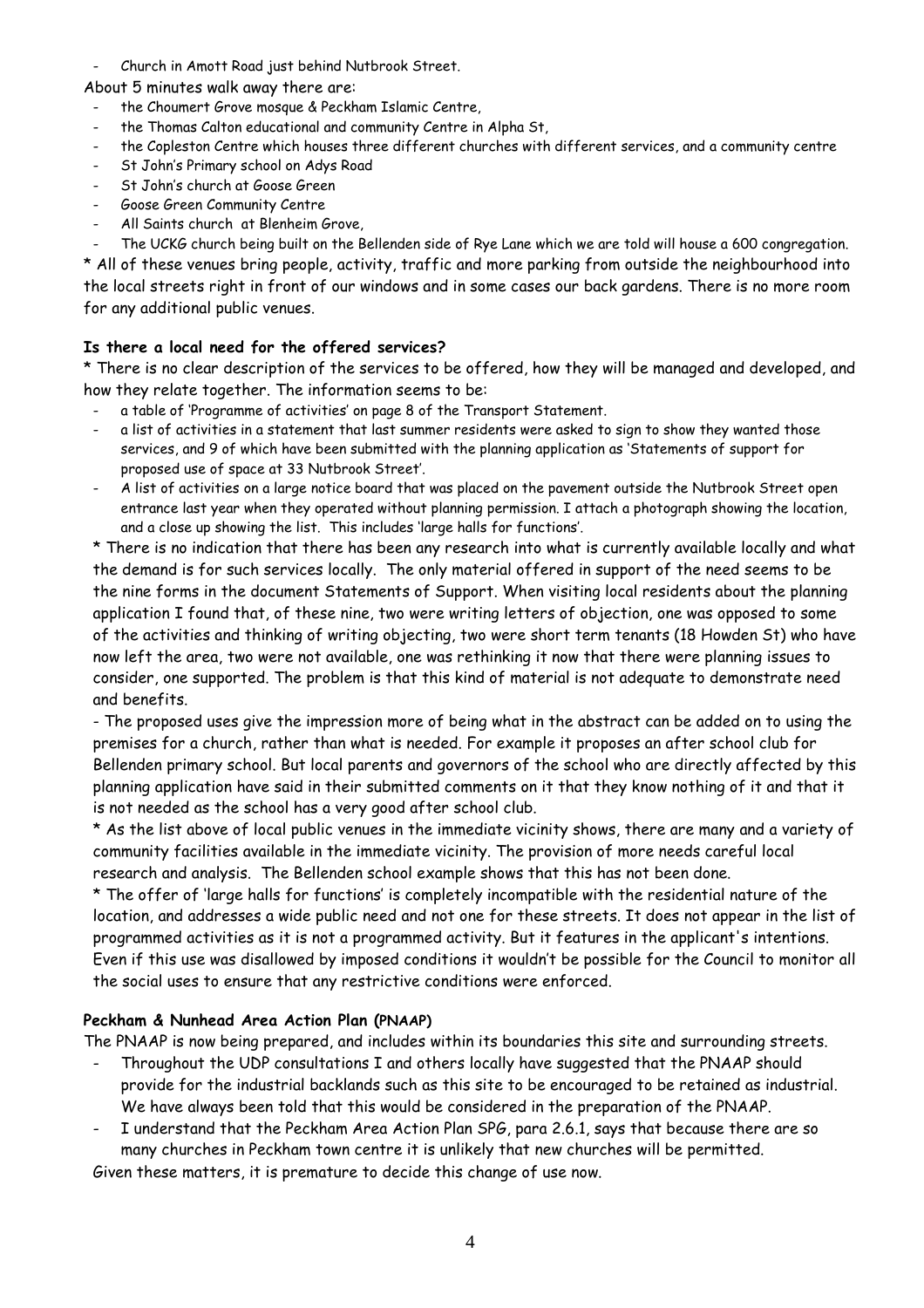# **Alternative uses for the site**

There are several alternative uses that local residents have been discussing for many years. If the development company that bought the land had been willing to respond to our requests for discussions, we would have been able to explore these in detail with them. These alternatives include:

- **\* Industrial:**
- **Managed work units.** Conversion, and management by an appropriate organisation either employed by the current owners or by a different developer or company specialising in converting and managing such work places. Anecdotally there is much evidence that small work units - studios, offices, workshops - are in increasing demand in Peckham and adjacent areas. This fits well with what has been said in the PNAAP to preserve these kinds of industrial and employment sites in the residential areas, and to help in the regeneration of Peckham.
- **Archival warehouse.** Suitable for storing business or academic or museum archives. Minimal industrial activity would make this compatible with residential area.
- **Secure premises** for a business with valuable products or products that are socially and environmentally valuable but currently need secure but less expensive storage.

**\* Development Trust** for community ownership of the site to sell off over time to adjacent property owners for extending their property. This is probably the most preferred outcome but the economics and financial feasibility need to be explored.

**\* Housing.** This may be ruled out because of inability to get fire engines on site.

If this planning application is refused, we would like to ask the Council that they work with us to encourage the development company that owns the site to discuss with the Council and with us the future uses of this site. The aim would be to define the uses that would be compatible with the residential nature of the area and its particular difficult location embedded amongst the houses, and how we could encourage such a suitable use to be found.

Eileen Conn MA (Oxon) FRSA MBE

Attachments: Planning History of the industrial site at 33 Nutbrook Street 6 photos of The Redeemed Assemblies activities in Nutbrook Street